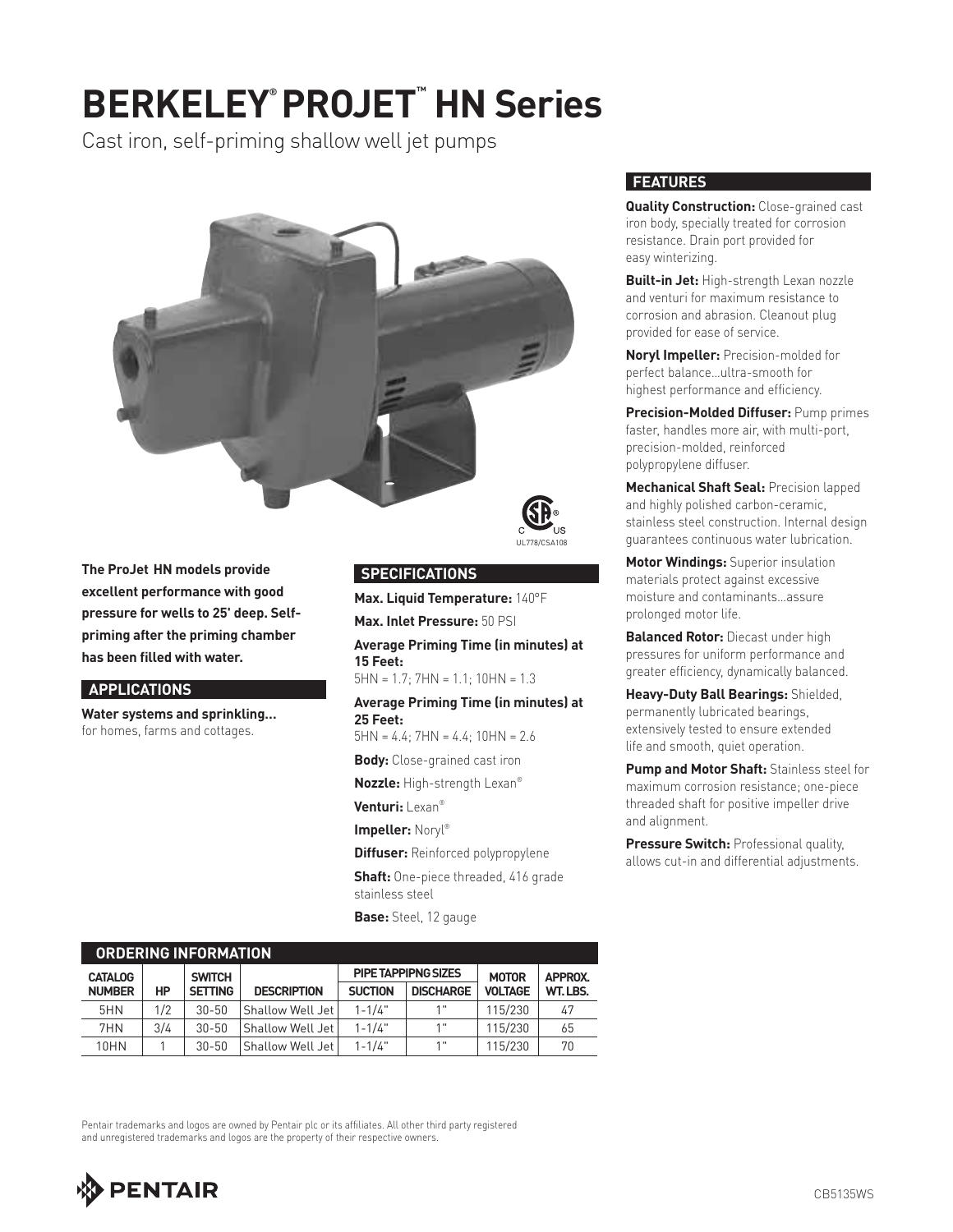# **BERKELEY® PROJET™ HN Series**

Cast iron, self-priming shallow well jet pumps

### **PUMP PERFORMANCE**



| <b>PUMP PERFORMANCE</b> (Capacity in gallons per minute) |           |                     |                             |      |      |      |      |                     |
|----------------------------------------------------------|-----------|---------------------|-----------------------------|------|------|------|------|---------------------|
| <b>CATALOG</b>                                           |           | DISCH.              | <b>DYNAMIC SUCTION LIFT</b> |      |      |      |      | SHUT-OFF            |
| <b>NUMBER</b>                                            | <b>HP</b> | <b>PRESSURE PSI</b> | 5'                          | 10'  | 15'  | 20'  | 25'  | <b>PRESSURE PSI</b> |
| 5HN                                                      | 1/2       | 30                  | 15.0                        | 13.0 | 11.6 | 8.7  | 6.9  | 70                  |
|                                                          |           | 40                  | 12.5                        | 11.4 | 10.1 | 8.2  | 6.8  |                     |
|                                                          |           | 50                  | 8.0                         | 6.8  | 6.1  | 4.8  | 3.5  |                     |
| 7HN                                                      | 3/4       | 30                  | 21.4                        | 19.1 | 16.5 | 13.3 | 9.5  | 67                  |
|                                                          |           | 40                  | 20.8                        | 18.7 | 15.8 | 13.2 | 9.3  |                     |
|                                                          |           | 50                  | 13.5                        | 11.6 | 10.1 | 7.4  | 2.4  |                     |
| <b>10HN</b>                                              |           | 30                  | 28.5                        | 25.0 | 21.4 | 17.4 | 12.6 | 67                  |
|                                                          |           | 40                  | 28.3                        | 24.4 | 21.0 | 17.2 | 12.3 |                     |
|                                                          |           | 50                  | 21.5                        | 18.3 | 10.9 | 3.1  | 1.6  |                     |

Pump will operate at all depths shown, with pressure switch set at 30-50 PSI.

Tested and rated in accordance with Water Systems Council Standards.

NOTE: Pumps installed with a Pro-Source® tank require a 100 PSI relief valve. Pumps installed with a conventional tank require a 75 PSI relief valve. Relief valve<br>must be capable of relieving entire flow of pump at relief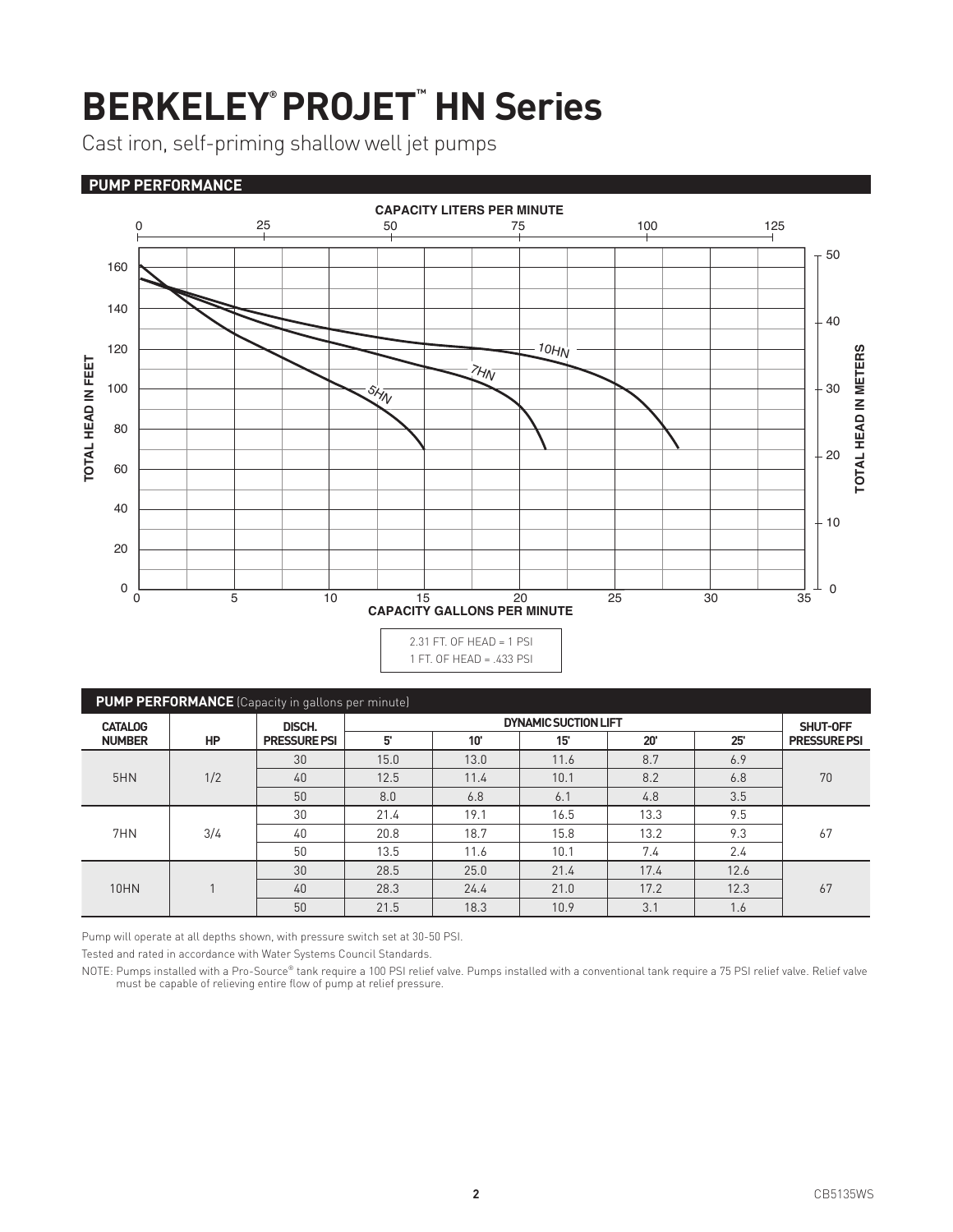## **BERKELEY® PROJET™ HN Series**

Cast iron, self-priming shallow well jet pumps

### **OUTLINE DIMENSIONS**

| <b>CATALOG</b> |      |     |
|----------------|------|-----|
| <b>NUMBER</b>  |      | в   |
| 5HN            | 18.7 | 71  |
| 7HN            | 213  | 70  |
| 10HN           | 224  | 8 N |





**7HN and 10HN** 





Dimensions (in inches) are for estimating purposes only.